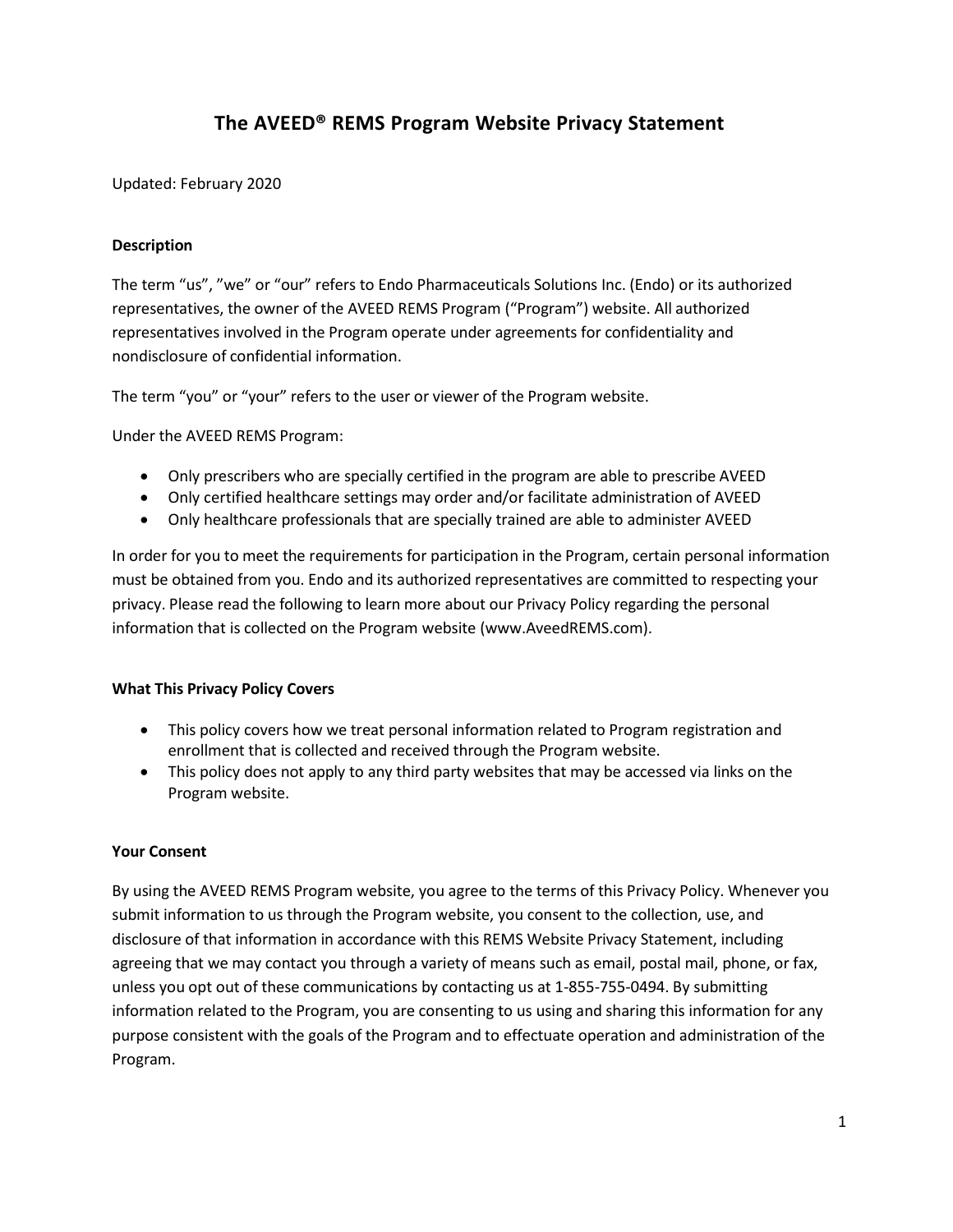# **Information Collection and General Use**

- The AVEED REMS Program collects personal information when you voluntarily choose to contact us with comments or inquiries through the Program website or choose to access certain areas of the Program website, including: registering for training; registering with the Program for the Knowledge Assessment (healthcare professionals only); enrolling in the Program; requesting other information from the Program; and visiting [www.AveedREMS.com.](http://www.aveedrems.com/)
- The personal information we may collect includes, but is not limited to:
	- Name
	- User ID and password
	- Contact information, such as business address, phone number or email address
	- Professional and employment information, such as occupation and title
- Once you enroll with the AVEED REMS Program and/or establish an account and log into our website, you are not anonymous to us.
- This website does not collect patient information and no such information may be provided.
- The AVEED REMS Program also collects information about your transactions within the Program.
- When you interact with us through the website, the AVEED REMS Program automatically receives and records personally non-identifiable information on our server logs from your computer, including your IP (Internet Provider) address, AVEED REMS cookie information, the pages you visit, and other anonymous statistical data involving your use of the website, but only in regard to your interactions with the Program.
- An IP address is a number assigned to your computer for access to the Internet. All computer identification on the Internet is conducted with IP addresses, which allow computers and servers to recognize and communicate with each other.
- The AVEED REMS Program website may set and access AVEED REMS non-persistent cookies on your computer. A cookie is a piece of information that is placed on your computer when you access certain websites. The cookie uniquely identifies your computer to the AVEED REMS server. Cookies allow us to store information on the server to help make the Web experience better for you and to conduct site analysis and website performance review. Most web browsers are set up to accept cookies, although you can reset your browser to refuse all cookies or to indicate when a cookie is being sent. Note, however, that some portions of our site may not work properly if you refuse cookies.
- The AVEED REMS Program uses your personal information to fulfill your requests for information; to verify your enrollment in the Program; conduct research related to the Program; to assess compliance with the Program; and to contact you on AVEED REMS-related matters. We may use aggregated (non-personally identifiable) information to help us understand trends and website performance, and we may use that analysis of aggregate data internally or share it with others such as the US Food and Drug Administration (FDA).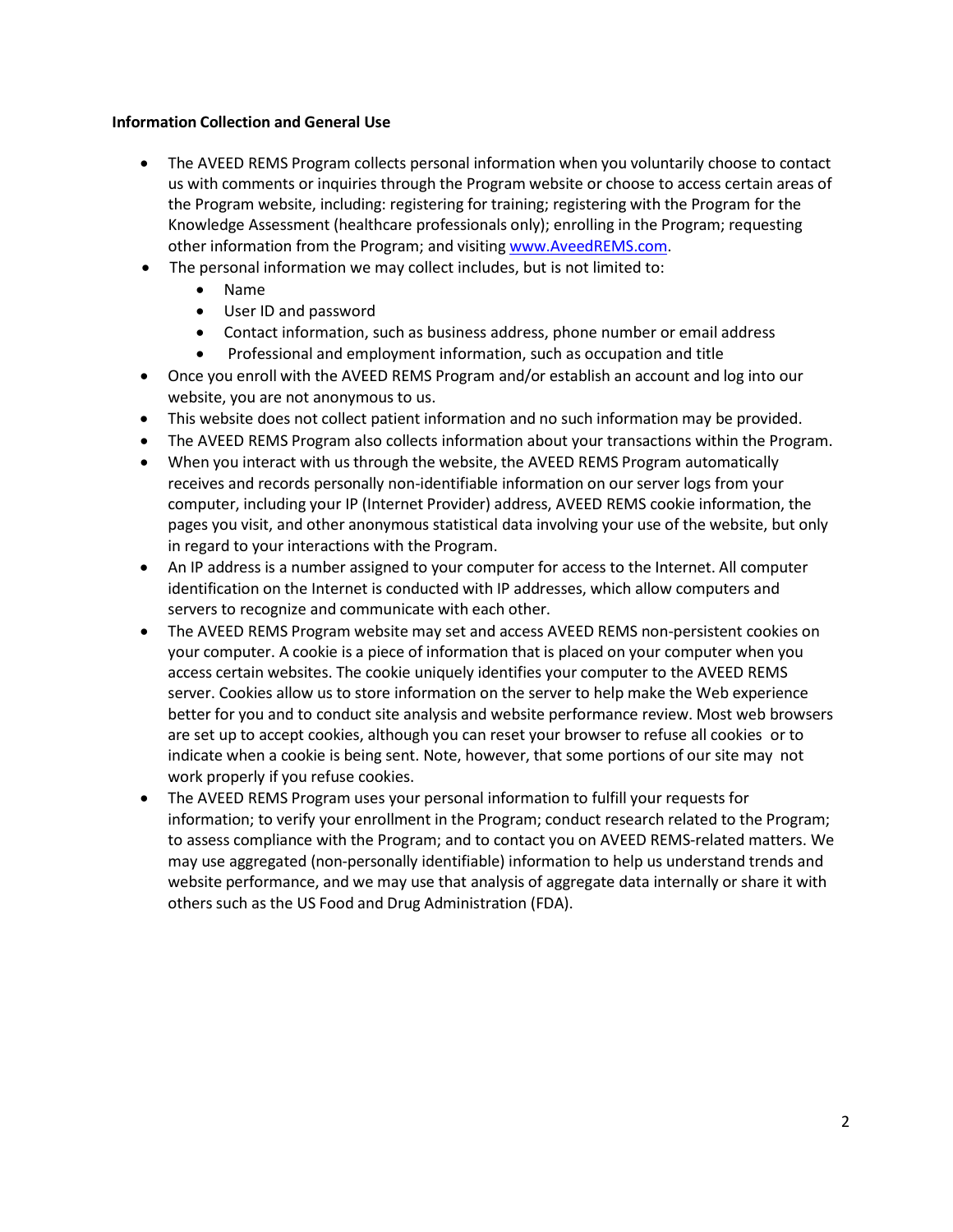#### **Information Sharing and Disclosure**

- We will not sell personal information about you to other people or nonaffiliated companies for any reason. Furthermore, we do not share personal information about you with other people or affiliated or nonaffiliated companies who are not authorized representatives of Endo outside of this Privacy Policy except with your permission, or under the following circumstances or as specifically noted herein:
	- We respond to subpoenas, court orders, or legal process, requests for cooperation from law enforcement or other government agencies, to establish or exercise our legal rights or defend against legal claims. In such cases, we may raise or waive any legal objection or right available to us.
	- When we believe disclosure is appropriate in connection with efforts to investigate, prevent, or take other action regarding illegal activities, suspected fraud, situations involving potential threats to the physical safety of any person, violations of the AVEED REMS Program, the Program website's Terms of Use, or as otherwise required by applicable law or regulation.
	- We may transfer information about you if the AVEED REMS Program, Endo, or the business(es) that support the AVEED REMS Program is acquired by or merged with another company and you hereby consent to such transfer.

# **Notices and Bulletins**

 Periodically, we may choose to contact you to send news, bulletins, educational materials, marketing materials, or other information to you, and will use personal information to send such communications, unless you opt out of these communications by contacting us at 1-855- 755- 0494.

# **Confidentiality and Security**

- We have established appropriate physical, electronic, and procedural safeguards, to protect personal information and to protect such information from loss, misuse, and unauthorized access, disclosure, alteration, or destruction.
- We limit access to personal information to employees of Endo and its authorized representatives who we believe reasonably need to come into contact with that information to in order to do their jobs and/or to operate the AVEED REMS Program. We restrict access to personal information to the Program employees, contractors and agents who need to know that information to process it for us, and who are subject to confidentiality obligations.
- Any sensitive personal information (e.g., passwords, patient health information) will be transmitted in an encrypted form using SSL encryption. Notwithstanding our security safeguards, it is impossible to guarantee 100% security in all circumstances. If you have any questions about security or have reason to believe that your interaction with us is no longer secure (for example, you feel that the security of any account you might have with us has been compromised), you must immediately notify us of the problem by contacting 1-855-755-0494.

# **Visiting our website from outside the United States**